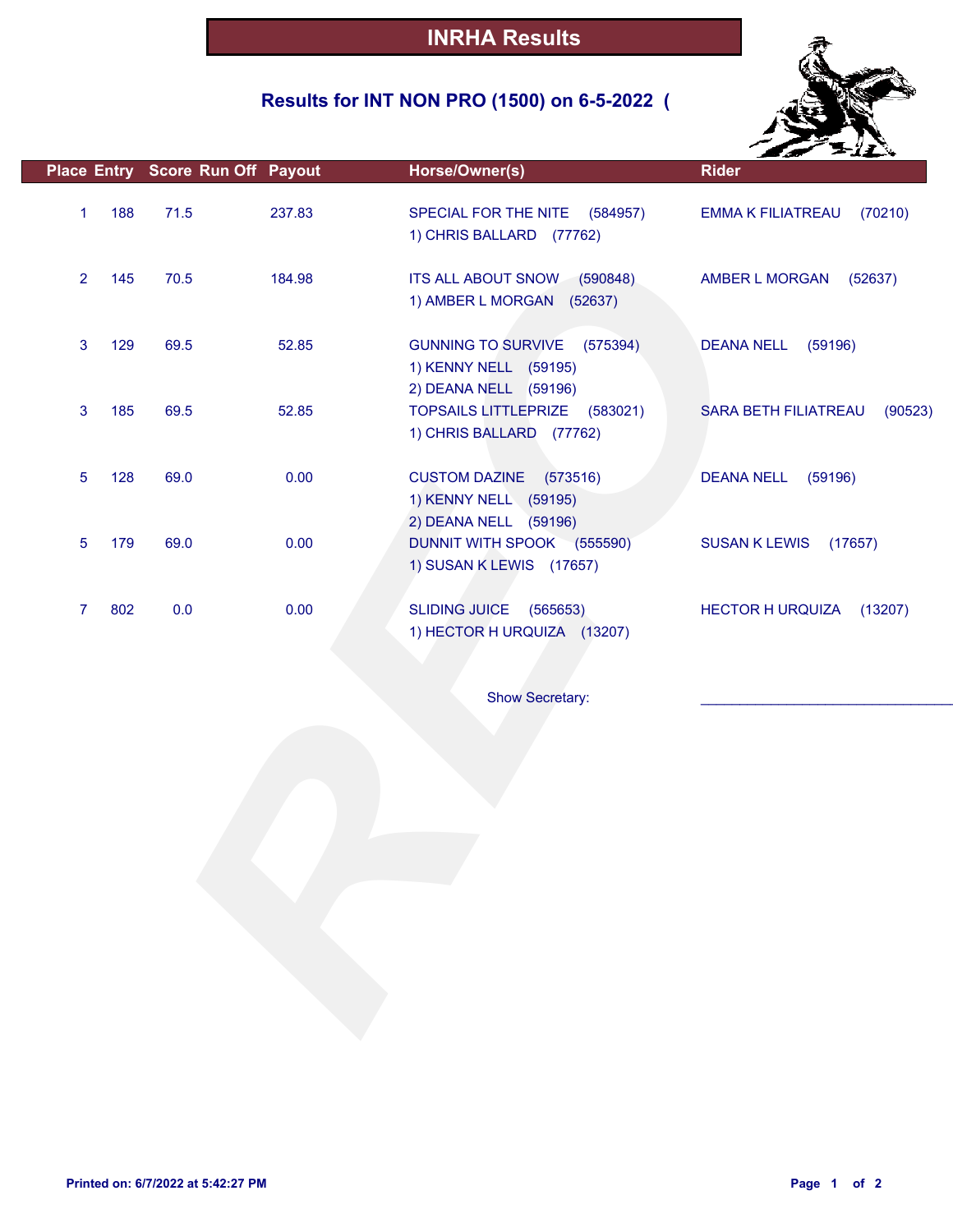### **Results for INT NON PRO (1500) on 6-5-2022 (**



| Place Entry Score Run Off Payout            | Horse/Owner(s)                 | ---<br><b>Rider</b> |
|---------------------------------------------|--------------------------------|---------------------|
|                                             |                                |                     |
|                                             | NRHA PAYBACK CALCULATION SHEET |                     |
|                                             | INT NON PRO (1500) on 6/5/2022 | Pay Schedule A      |
|                                             |                                |                     |
| 50.00                                       | <b>Entry Fee</b>               |                     |
| $\overline{7}$<br>$\boldsymbol{\mathsf{X}}$ | <b>Total Entries</b>           |                     |
| 350.00<br>$\equiv$                          | Gross Entry Fees (A)           |                     |
| 290.00<br>$\blacksquare$                    | <b>Trophy Cost</b>             |                     |
| 60.00<br>$\equiv$                           | Gross Entry Fees (B)           |                     |
| 3.00<br>$\overline{\phantom{a}}$            | 5% Due to NRHA (C)             |                     |
| 57.00<br>$\equiv$                           | Net Entry Fees (D)             |                     |
| 28.50<br>$\blacksquare$                     | Retainage (E)                  |                     |
| 28.50<br>$\equiv$                           | Amount to Purse (F)            |                     |
| 500.00<br>$\ddot{}$                         | <b>Added Money</b>             |                     |
| 528.50<br>$\equiv$                          | <b>Total Purse</b>             |                     |
|                                             |                                |                     |
|                                             |                                |                     |
|                                             |                                |                     |
|                                             |                                |                     |
|                                             |                                |                     |
|                                             |                                |                     |
|                                             |                                |                     |
|                                             |                                |                     |
|                                             |                                |                     |
|                                             |                                |                     |
|                                             |                                |                     |
|                                             |                                |                     |
|                                             |                                |                     |
|                                             |                                |                     |
|                                             |                                |                     |
|                                             |                                |                     |
|                                             |                                |                     |
|                                             |                                |                     |
|                                             |                                |                     |
|                                             |                                |                     |
|                                             |                                |                     |
|                                             |                                |                     |
|                                             |                                |                     |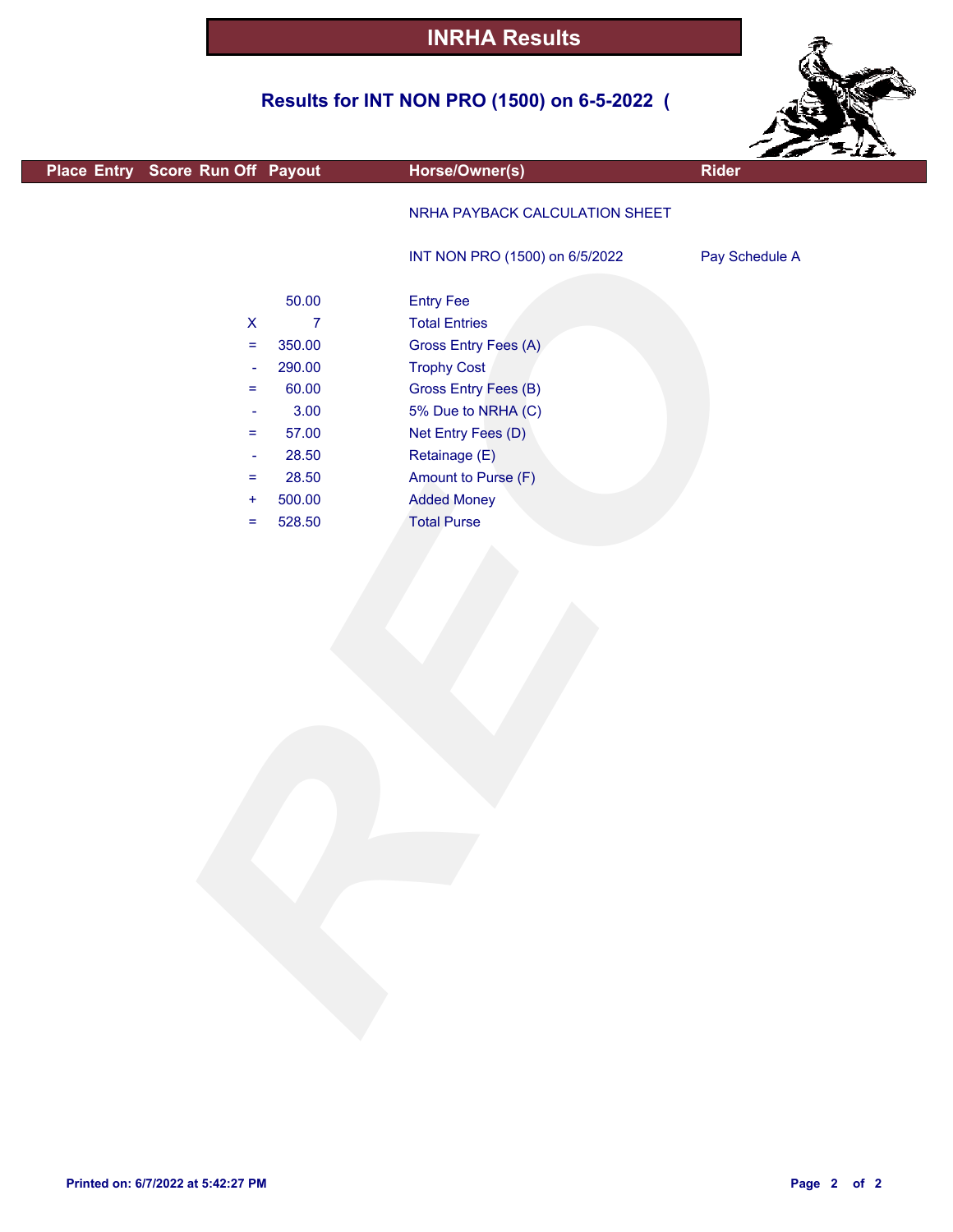### **Results for LTD NON PRO (1600) on 6-5-2022 (**



|                       | Place Entry Score Run Off Payout |       | Horse/Owner(s)                                                             | <b>Rider</b>                              |
|-----------------------|----------------------------------|-------|----------------------------------------------------------------------------|-------------------------------------------|
| 185<br>$\mathbf{1}$   | 69.5                             | 80.00 | <b>TOPSAILS LITTLEPRIZE</b><br>(583021)<br>1) CHRIS BALLARD (77762)        | <b>SARA BETH FILIATREAU</b><br>(90523)    |
| $\overline{2}$<br>108 | 69.0                             | 50.00 | <b>SMITH N WADEN</b><br>(601725)<br>1) JOANN JOHNSON DVM (44363)           | JOANN JOHNSON DVM<br>(44363)              |
| 133<br>$\overline{2}$ | 69.0                             | 50.00 | <b>WHIZZY LOADED GUN</b><br>(585004)<br>1) KRISTINE HODGSON<br>(109205)    | <b>KRISTINE HODGSON</b><br>(109205)       |
| 101<br>4              | 68.5                             | 10.00 | WALLA WALLACOMMANDER (566421)<br>1) TERRI BECKHAM (41836)                  | (41836)<br><b>TERRI BECKHAM</b>           |
| 123<br>4              | 68.5                             | 10.00 | TATTOOED BY DADDY<br>(585733)<br>1) NORBERT GLYNN (58561)                  | NORBERT GLYNN<br>(58561)                  |
| 199<br>6              | 65.0                             | 0.00  | <b>KR SURFS UP</b><br>(576427)<br>1) ROBIN L REED (82736)                  | <b>ROBIN L REED</b><br>(82736)            |
| $\overline{7}$<br>169 | 63.0                             | 0.00  | <b>BOOMER WITH ATTITUDE</b><br>(576140)<br>1) ALLISON R SCHWELLER (107366) | <b>ALLISON R SCHWELLER</b><br>(107366)    |
| 8<br>126              | 0.0                              | 0.00  | THISMOBSTERSSMOKINU<br>(599112)<br>1) RONALD F. ANDERSON<br>(35880)        | RONALD F. ANDERSON<br>(35880)             |
| 172<br>8              | 0.0                              | 0.00  | <b>KR IMA DREAMER</b><br>(568254)<br>1) SARAH LUDOWISE (102011)            | <b>SARAH LUDOWISE</b><br>(102011)         |
| 182<br>8              | 0.0                              | 0.00  | COPPERHEAD RODE<br>(602046)<br>1) CHUCK I. DEPUTY II (19017)               | <b>LAKIN ELISABETH JERRELL</b><br>(10420) |
| 802<br>8              | 0.0                              | 0.00  | SLIDING JUICE (565653)<br>1) HECTOR H URQUIZA (13207)                      | <b>HECTOR H URQUIZA</b><br>(13207)        |
|                       |                                  |       | Show Secretary:                                                            |                                           |
|                       |                                  |       |                                                                            |                                           |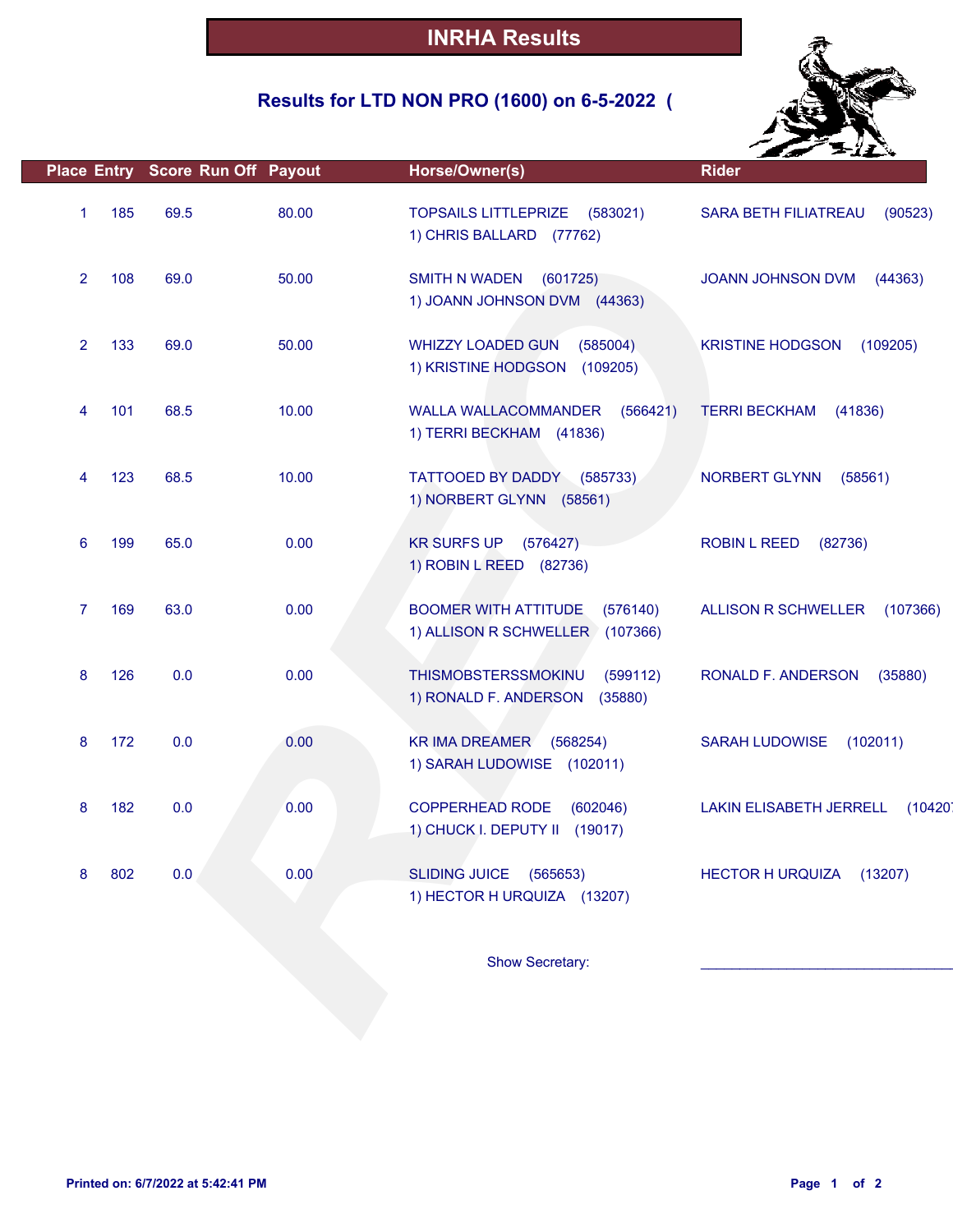### **Results for LTD NON PRO (1600) on 6-5-2022 (**



|                                  |        |                                | ---            |  |
|----------------------------------|--------|--------------------------------|----------------|--|
| Place Entry Score Run Off Payout |        | Horse/Owner(s)                 | <b>Rider</b>   |  |
|                                  |        | NRHA PAYBACK CALCULATION SHEET |                |  |
|                                  |        | LTD NON PRO (1600) on 6/5/2022 | Pay Schedule A |  |
|                                  | 20.00  | <b>Entry Fee</b>               |                |  |
| $\pmb{\mathsf{X}}$               | 11     | <b>Total Entries</b>           |                |  |
| $\equiv$                         | 220.00 | Gross Entry Fees (A)           |                |  |
| $\overline{\phantom{a}}$         | 290.00 | <b>Trophy Cost</b>             |                |  |
| $=$                              | 0.00   | <b>Gross Entry Fees (B)</b>    |                |  |
| $\overline{\phantom{a}}$         | 0.00   | 5% Due to NRHA (C)             |                |  |
| $\equiv$                         | 0.00   | Net Entry Fees (D)             |                |  |
| $\overline{\phantom{a}}$         | 0.00   | Retainage (E)                  |                |  |
| $\equiv$                         | 0.00   | Amount to Purse (F)            |                |  |
| $\ddot{}$                        | 200.00 | <b>Added Money</b>             |                |  |
| $\equiv$                         | 200.00 | <b>Total Purse</b>             |                |  |
|                                  |        |                                |                |  |
|                                  |        |                                |                |  |
|                                  |        |                                |                |  |
|                                  |        |                                |                |  |
|                                  |        |                                |                |  |
|                                  |        |                                |                |  |
|                                  |        |                                |                |  |
|                                  |        |                                |                |  |
|                                  |        |                                |                |  |
|                                  |        |                                |                |  |
|                                  |        |                                |                |  |
|                                  |        |                                |                |  |
|                                  |        |                                |                |  |
|                                  |        |                                |                |  |
|                                  |        |                                |                |  |

F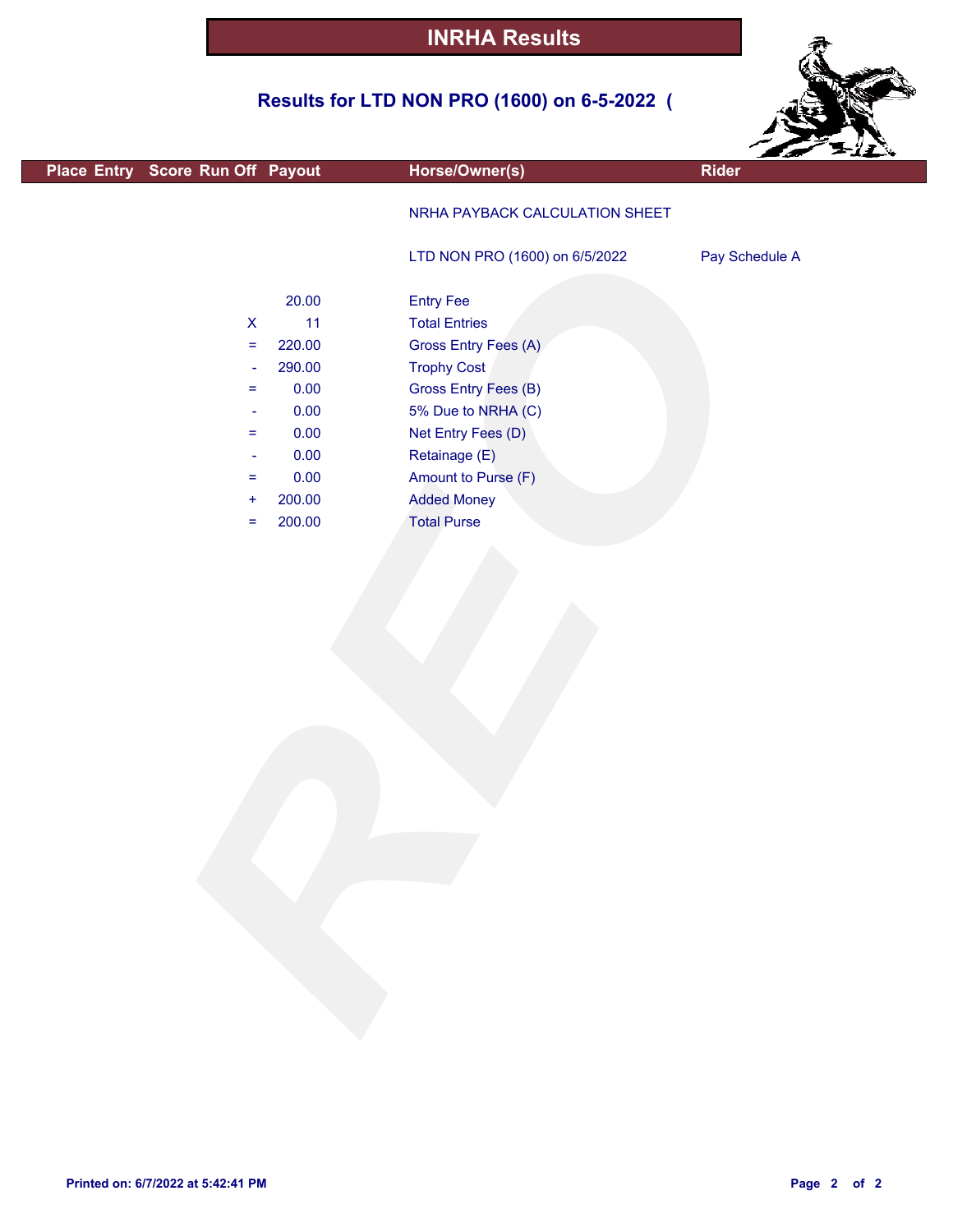### **Results for N (2340) on 6-5-2022 (**



|                |     | Place Entry Score Run Off Payout |       | Horse/Owner(s)                                                                | <b>Rider</b>                        |
|----------------|-----|----------------------------------|-------|-------------------------------------------------------------------------------|-------------------------------------|
| $\mathbf{1}$   | 145 | 70.5                             | 31.50 | <b>ITS ALL ABOUT SNOW</b><br>(590848)<br>1) AMBER L MORGAN<br>(52637)         | (52637)<br>AMBER L MORGAN           |
| $\overline{2}$ | 129 | 69.5                             | 24.50 | GUNNING TO SURVIVE (575394)<br>1) KENNY NELL (59195)<br>2) DEANA NELL (59196) | <b>DEANA NELL</b><br>(59196)        |
| $\mathbf{3}$   | 128 | 69.0                             | 4.67  | CUSTOM DAZINE (573516)<br>1) KENNY NELL (59195)<br>2) DEANA NELL (59196)      | <b>DEANA NELL</b><br>(59196)        |
| $\mathbf{3}$   | 133 | 69.0                             | 4.67  | <b>WHIZZY LOADED GUN</b><br>(585004)<br>1) KRISTINE HODGSON (109205)          | <b>KRISTINE HODGSON</b><br>(109205) |
| $\mathbf{3}$   | 179 | 69.0                             | 4.67  | DUNNIT WITH SPOOK (555590)<br>1) SUSAN K LEWIS (17657)                        | <b>SUSAN K LEWIS</b><br>(17657)     |
| 6              | 101 | 68.5                             | 0.00  | WALLA WALLACOMMANDER<br>(566421)<br>1) TERRI BECKHAM (41836)                  | <b>TERRI BECKHAM</b><br>(41836)     |
| $\overline{7}$ | 192 | 68.0                             | 0.00  | <b>WHISKEY BOBBI</b><br>(604308)<br>1) AMY J ELAM (91777)                     | AMY J ELAM<br>(91777)               |
|                |     |                                  |       | Show Secretary:                                                               |                                     |
|                |     |                                  |       |                                                                               |                                     |
|                |     |                                  |       |                                                                               |                                     |
|                |     |                                  |       |                                                                               |                                     |
|                |     |                                  |       |                                                                               |                                     |
|                |     |                                  |       |                                                                               |                                     |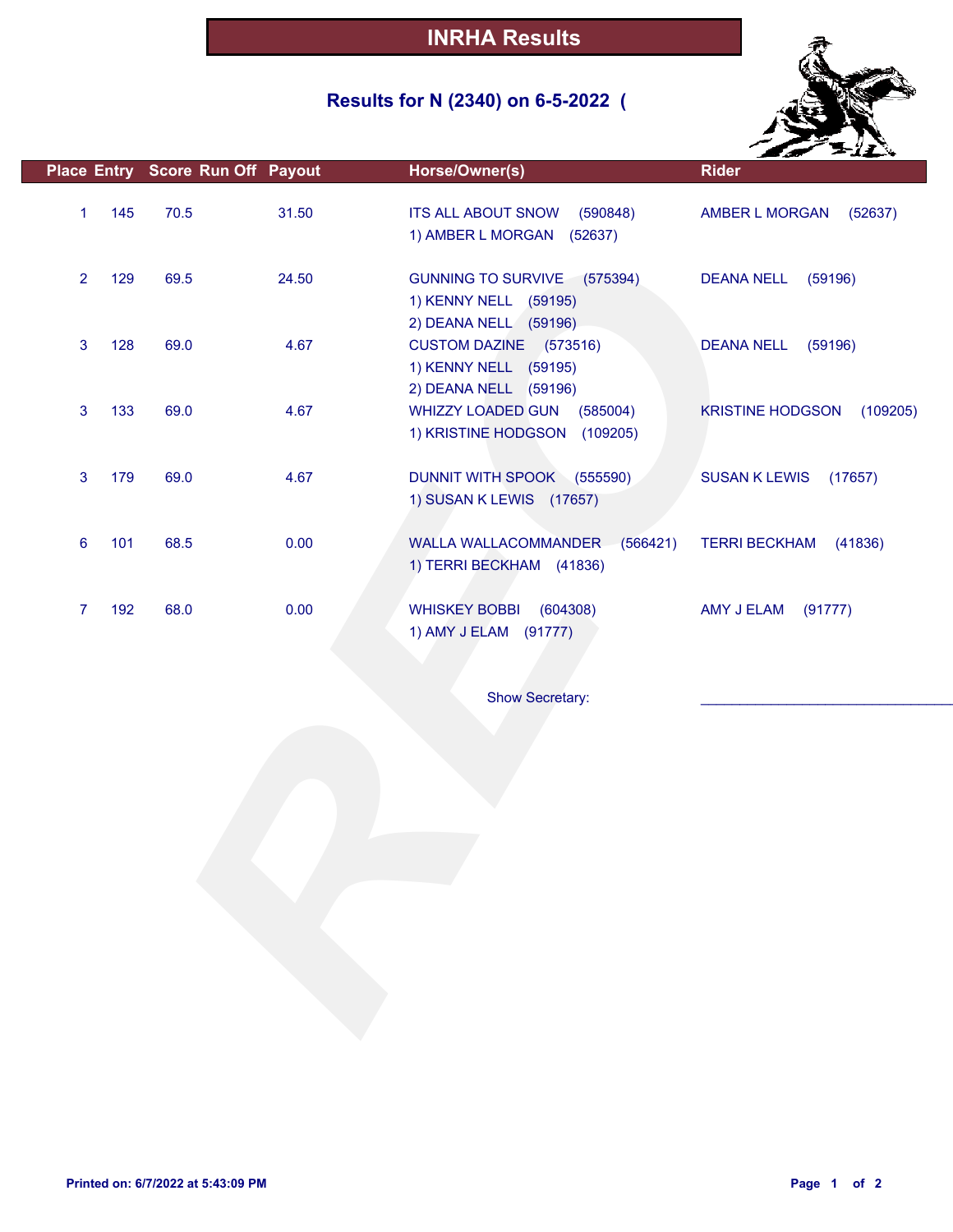### **Results for N (2340) on 6-5-2022 (**



|                                  |                |                                |                | $z = 11$ |
|----------------------------------|----------------|--------------------------------|----------------|----------|
| Place Entry Score Run Off Payout |                | Horse/Owner(s)                 | <b>Rider</b>   |          |
|                                  |                | NRHA PAYBACK CALCULATION SHEET |                |          |
|                                  |                | N (2340) on 6/5/2022           | Pay Schedule A |          |
|                                  | 20.00          | <b>Entry Fee</b>               |                |          |
| $\mathsf X$                      | $\overline{7}$ | <b>Total Entries</b>           |                |          |
| $\equiv$                         | 140.00         | Gross Entry Fees (A)           |                |          |
| ۰                                | 0.00           | <b>Trophy Cost</b>             |                |          |
| Ξ.                               | 140.00         | <b>Gross Entry Fees (B)</b>    |                |          |
| ۰                                | 0.00           | 5% Due to NRHA (C)             |                |          |
| =                                | 140.00         | Net Entry Fees (D)             |                |          |
| ۰                                | 70.00          | Retainage (E)                  |                |          |
| Ξ.                               | 70.00          | Amount to Purse (F)            |                |          |
| ÷                                | 0.00           | <b>Added Money</b>             |                |          |
| =                                | 70.00          | <b>Total Purse</b>             |                |          |
|                                  |                |                                |                |          |
|                                  |                |                                |                |          |
|                                  |                |                                |                |          |
|                                  |                |                                |                |          |
|                                  |                |                                |                |          |
|                                  |                |                                |                |          |
|                                  |                |                                |                |          |
|                                  |                |                                |                |          |
|                                  |                |                                |                |          |
|                                  |                |                                |                |          |
|                                  |                |                                |                |          |
|                                  |                |                                |                |          |
|                                  |                |                                |                |          |
|                                  |                |                                |                |          |
|                                  |                |                                |                |          |
|                                  |                |                                |                |          |
|                                  |                |                                |                |          |
|                                  |                |                                |                |          |
|                                  |                |                                |                |          |
|                                  |                |                                |                |          |
|                                  |                |                                |                |          |
|                                  |                |                                |                |          |
|                                  |                |                                |                |          |
|                                  |                |                                |                |          |
|                                  |                |                                |                |          |

г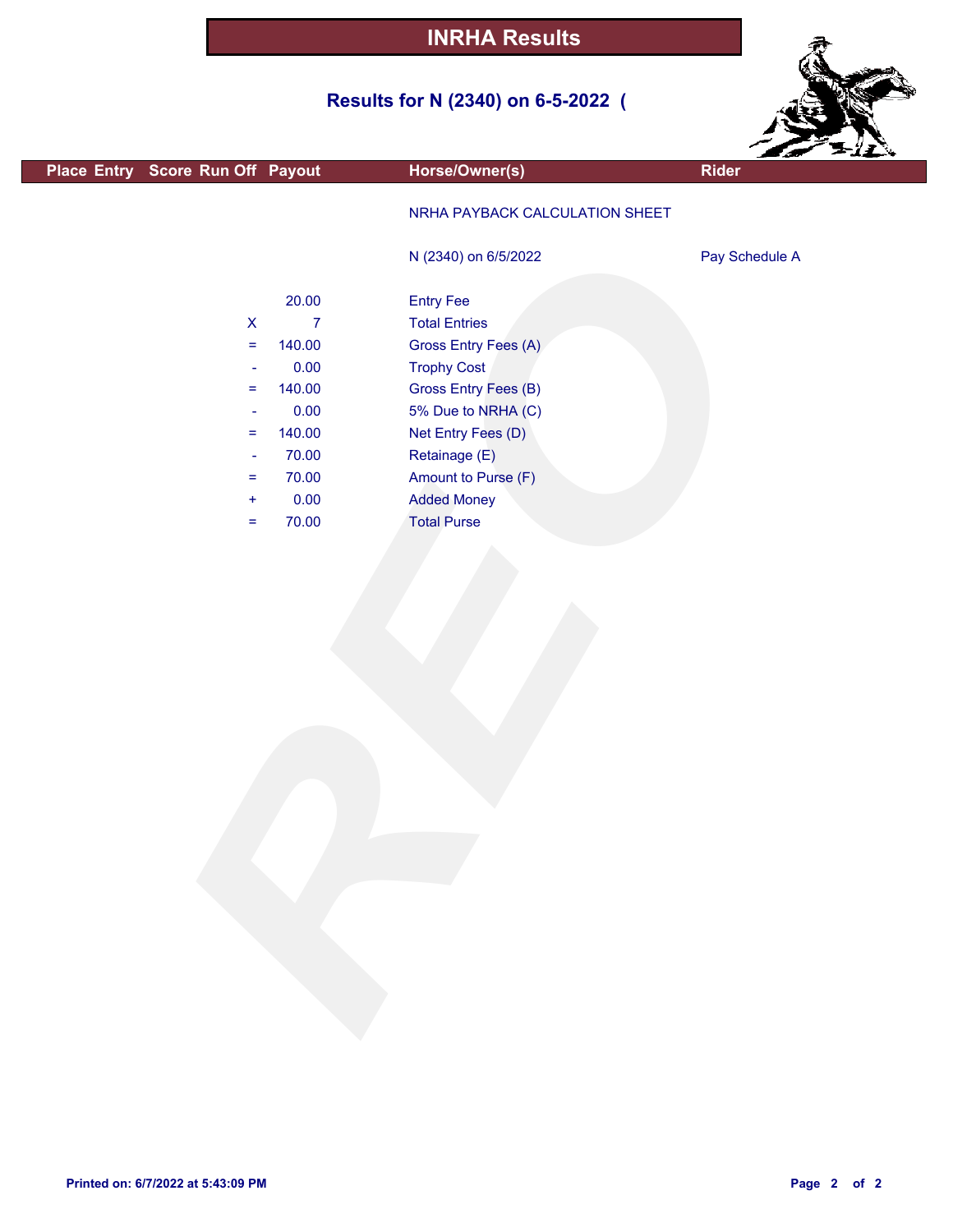### **Results for NON PRO (1400) on 6-5-2022 (**



|                |     | Place Entry Score Run Off Payout |        | Horse/Owner(s)                                                                          | <b>Rider</b>                        |
|----------------|-----|----------------------------------|--------|-----------------------------------------------------------------------------------------|-------------------------------------|
| $\mathbf{1}$   | 188 | 71.5                             | 487.41 | SPECIAL FOR THE NITE (584957)<br>1) CHRIS BALLARD (77762)                               | <b>EMMA K FILIATREAU</b><br>(70210) |
| $\overline{2}$ | 145 | 70.5                             | 379.09 | ITS ALL ABOUT SNOW (590848)<br>1) AMBER L MORGAN (52637)                                | AMBER L MORGAN<br>(52637)           |
| 3              | 129 | 69.5                             | 108.31 | <b>GUNNING TO SURVIVE</b><br>(575394)<br>1) KENNY NELL (59195)<br>2) DEANA NELL (59196) | <b>DEANA NELL</b><br>(59196)        |
| 3              | 185 | 69.5                             | 108.31 | TOPSAILS LITTLEPRIZE (583021)<br>1) CHRIS BALLARD (77762)                               | SARA BETH FILIATREAU<br>(90523)     |
| 5              | 128 | 69.0                             | 0.00   | <b>CUSTOM DAZINE</b><br>(573516)<br>1) KENNY NELL (59195)<br>2) DEANA NELL (59196)      | <b>DEANA NELL</b><br>(59196)        |
| 5              | 133 | 69.0                             | 0.00   | WHIZZY LOADED GUN<br>(585004)<br>1) KRISTINE HODGSON (109205)                           | <b>KRISTINE HODGSON</b><br>(109205) |
|                |     |                                  |        |                                                                                         |                                     |
|                |     |                                  |        | Show Secretary:                                                                         |                                     |
|                |     |                                  |        |                                                                                         |                                     |
|                |     |                                  |        |                                                                                         |                                     |
|                |     |                                  |        |                                                                                         |                                     |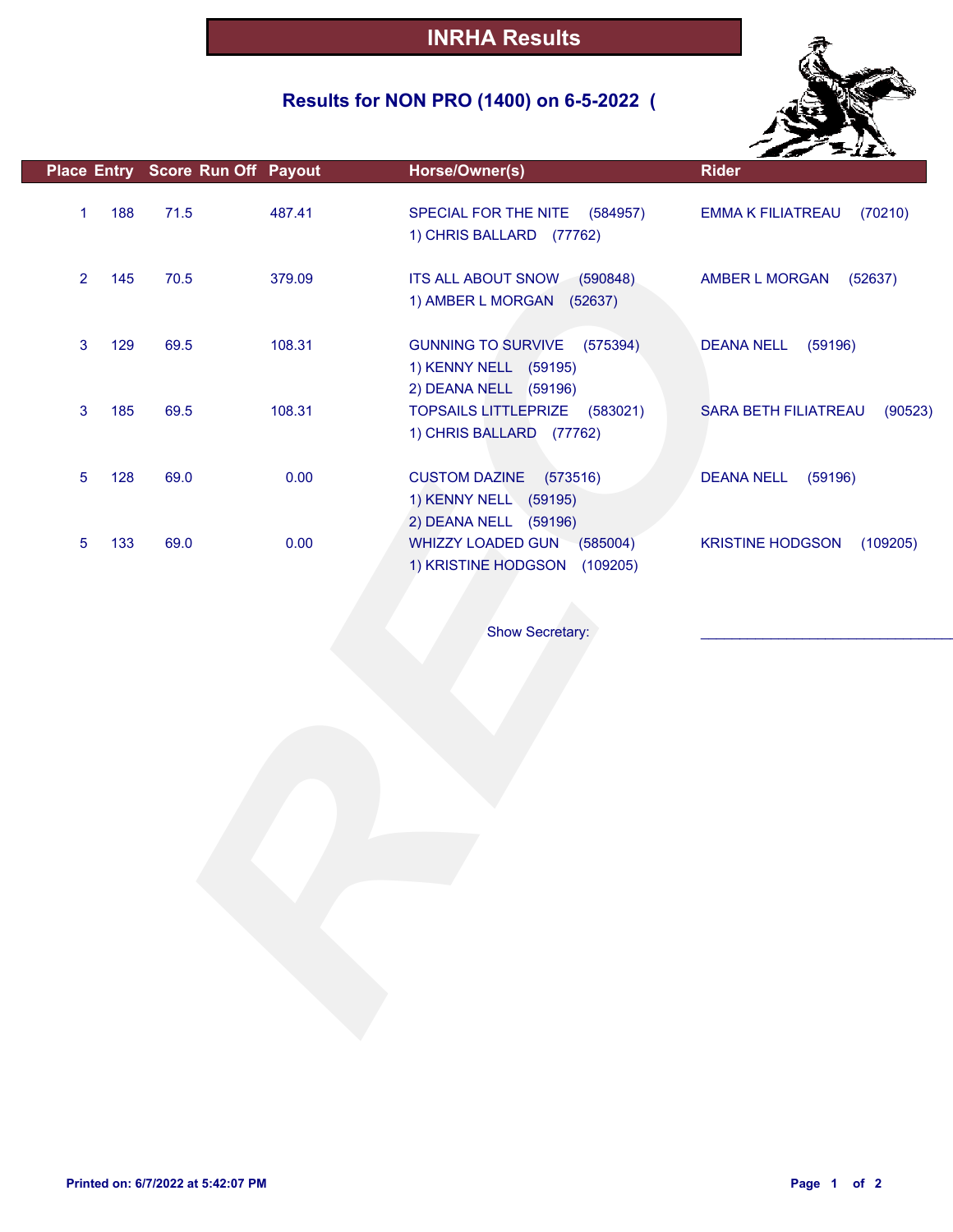### **Results for NON PRO (1400) on 6-5-2022 (**



| Place Entry Score Run Off Payout |                  | Horse/Owner(s)                 | <b>ALL SER</b><br><b>Rider</b> |
|----------------------------------|------------------|--------------------------------|--------------------------------|
|                                  |                  |                                |                                |
|                                  |                  | NRHA PAYBACK CALCULATION SHEET |                                |
|                                  |                  | NON PRO (1400) on 6/5/2022     | Pay Schedule A                 |
|                                  | 100.00           | <b>Entry Fee</b>               |                                |
| $\boldsymbol{\mathsf{X}}$        | $\boldsymbol{6}$ | <b>Total Entries</b>           |                                |
| $=$                              | 600.00           | Gross Entry Fees (A)           |                                |
| $\blacksquare$                   | 425.00           | <b>Trophy Cost</b>             |                                |
| Ξ                                | 175.00           | Gross Entry Fees (B)           |                                |
| $\blacksquare$                   | 8.75             | 5% Due to NRHA (C)             |                                |
| =                                | 166.25           | Net Entry Fees (D)             |                                |
| $\overline{\phantom{a}}$         | 83.13            | Retainage (E)                  |                                |
| $=$                              | 83.13            | Amount to Purse (F)            |                                |
| ÷                                | 1000.00          | <b>Added Money</b>             |                                |
| $\equiv$                         | 1083.13          | <b>Total Purse</b>             |                                |
|                                  |                  |                                |                                |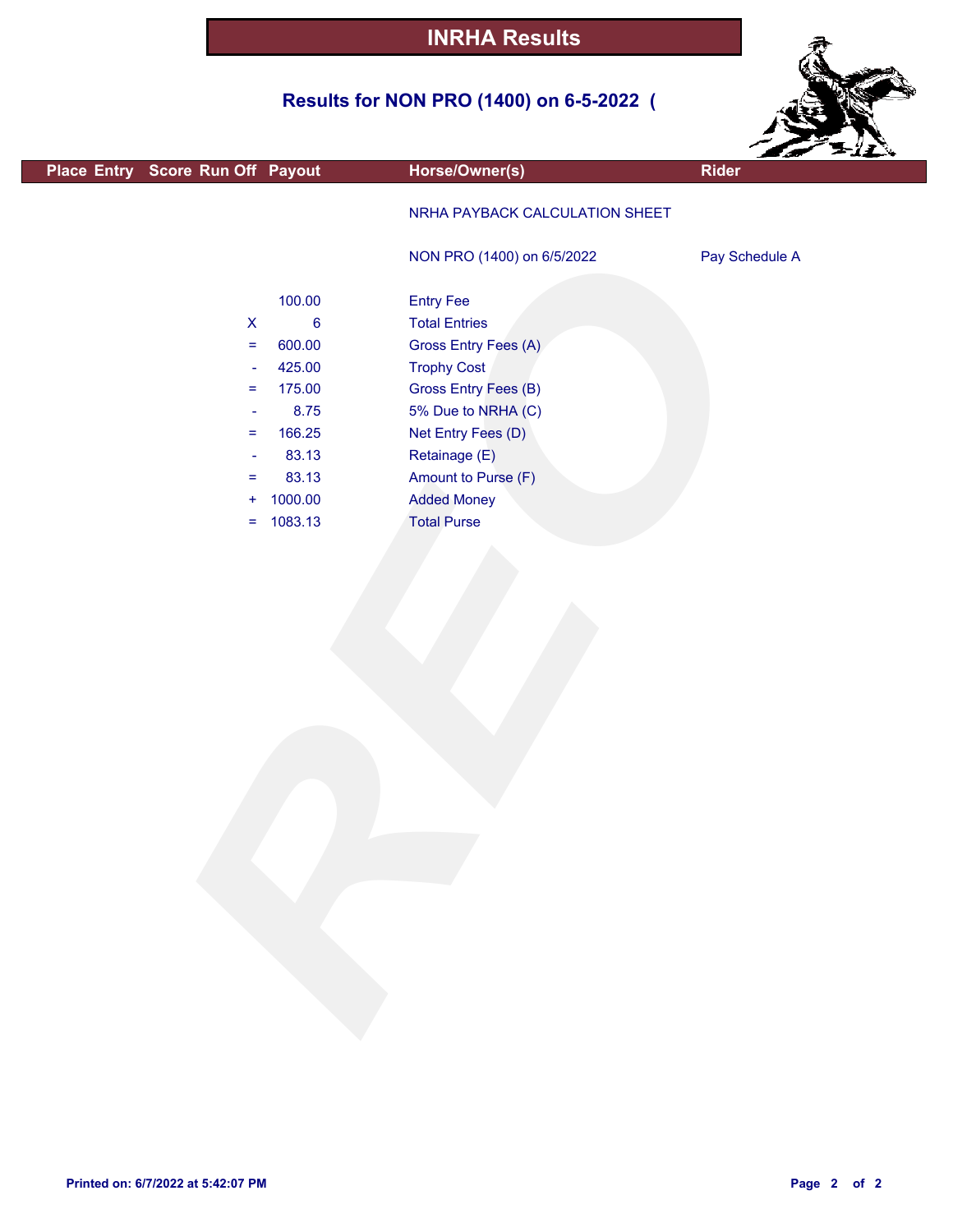### **Results for PT NON PRO (1650) on 6-5-2022 (**



|                |     | Place Entry Score Run Off Payout |       | Horse/Owner(s)                                                                     | <b>Rider</b>                        |
|----------------|-----|----------------------------------|-------|------------------------------------------------------------------------------------|-------------------------------------|
| $\mathbf{1}$   | 145 | 70.5                             | 48.54 | <b>ITS ALL ABOUT SNOW</b><br>(590848)<br>1) AMBER L MORGAN<br>(52637)              | AMBER L MORGAN<br>(52637)           |
| $\overline{2}$ | 129 | 69.5                             | 38.54 | GUNNING TO SURVIVE (575394)<br>1) KENNY NELL (59195)                               | <b>DEANA NELL</b><br>(59196)        |
| 3              | 108 | 69.0                             | 13.92 | 2) DEANA NELL (59196)<br>SMITH N WADEN (601725)<br>1) JOANN JOHNSON DVM (44363)    | <b>JOANN JOHNSON DVM</b><br>(44363) |
| 3              | 128 | 69.0                             | 13.92 | <b>CUSTOM DAZINE</b><br>(573516)<br>1) KENNY NELL (59195)<br>2) DEANA NELL (59196) | <b>DEANA NELL</b><br>(59196)        |
| 3              | 133 | 69.0                             | 13.92 | WHIZZY LOADED GUN (585004)<br>1) KRISTINE HODGSON (109205)                         | <b>KRISTINE HODGSON</b><br>(109205) |
| 3              | 179 | 69.0                             | 13.92 | DUNNIT WITH SPOOK (555590)<br>1) SUSAN K LEWIS (17657)                             | <b>SUSAN K LEWIS</b><br>(17657)     |
| $\overline{7}$ | 101 | 68.5                             | 0.00  | <b>WALLA WALLACOMMANDER</b><br>(566421)<br>1) TERRI BECKHAM (41836)                | <b>TERRI BECKHAM</b><br>(41836)     |
| $\mathbf{7}$   | 105 | 68.5                             | 0.00  | CS ROYAL WRIGHT ON (595590)<br>1) TIM DRINKWATER (4461)                            | <b>TIM DRINKWATER</b><br>(4461)     |
| $\overline{7}$ | 123 | 68.5                             | 0.00  | TATTOOED BY DADDY<br>(585733)<br>1) NORBERT GLYNN (58561)                          | <b>NORBERT GLYNN</b><br>(58561)     |
| 10             | 177 | 67.0                             | 0.00  | SMARTNSHINEY HOBBY (564807)<br>1) VIRGIL T ANGLIN (61231)                          | <b>VIRGIL T ANGLIN</b><br>(61231)   |
| 11             | 60  | 63.5                             | 0.00  | <b>ELECTRIC FROST BITE</b><br>(568281)<br>1) ELIZABETH A CANTY<br>(83208)          | ELIZABETH A CANTY<br>(83208)        |
| 12             | 126 | 0.0                              | 0.00  | THISMOBSTERSSMOKINU<br>(599112)<br>1) RONALD F. ANDERSON<br>(35880)                | RONALD F. ANDERSON<br>(35880)       |
| 12             | 132 | 0.0                              | 0.00  | <b>GUNNA BE YOUR PAPA</b><br>(585168)<br>1) BURT EVANS (25093)                     | <b>BURT EVANS</b><br>(25093)        |
| 12             | 183 | 0.0                              | 0.00  | <b>WESTCOASTSSTYLE</b><br>(555614)<br>1) RODNEY LEIBRING DVM (79)                  | <b>JAN K LEIBRING</b><br>(12352)    |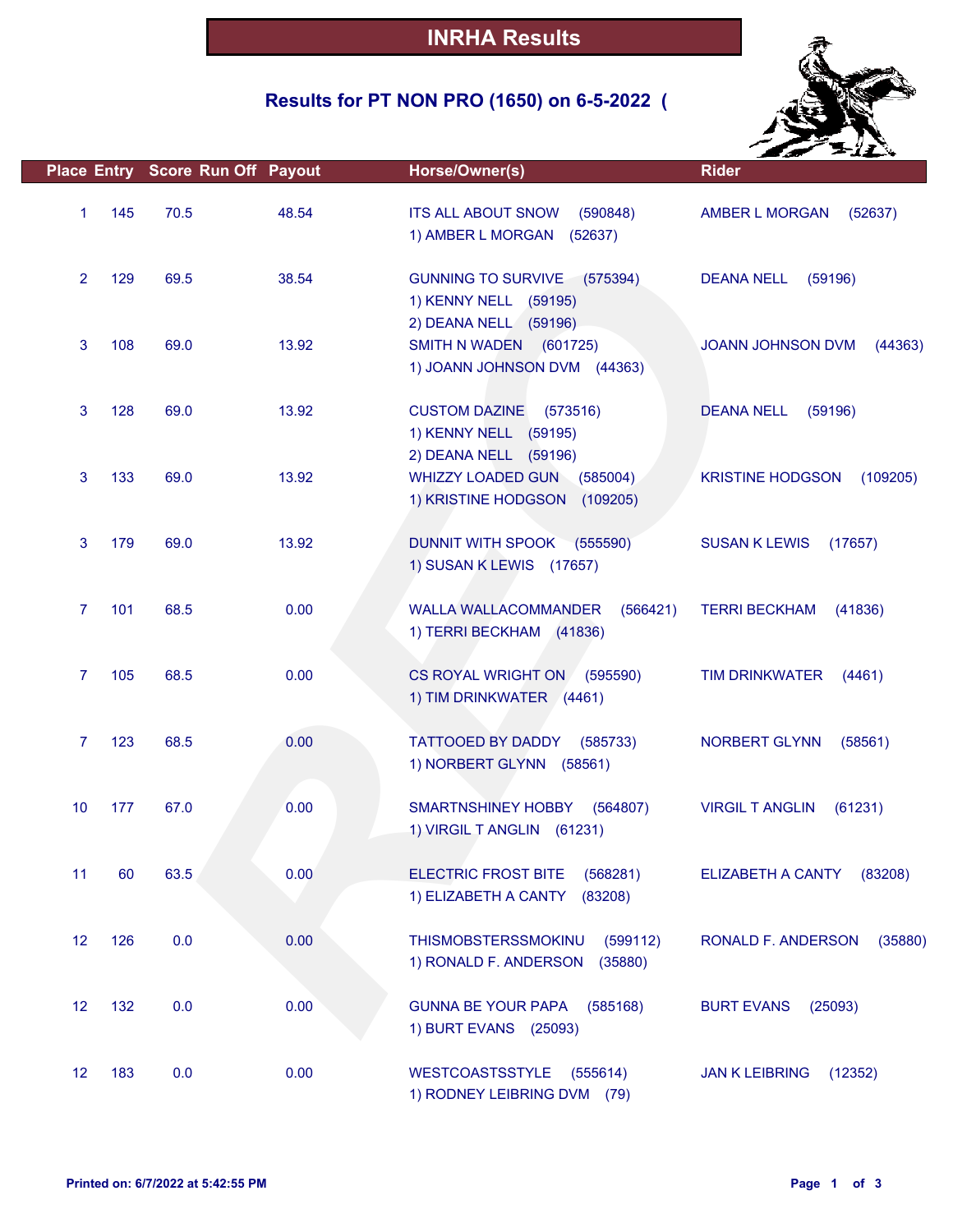### **Results for PT NON PRO (1650) on 6-5-2022 (**



|           | Place Entry Score Run Off Payout |      | Horse/Owner(s)                                             | <b>Rider</b>                |
|-----------|----------------------------------|------|------------------------------------------------------------|-----------------------------|
| 12<br>186 | 0.0                              | 0.00 | RAWHIDES SLIDER<br>(555865)<br>1) RODNEY LEIBRING DVM (79) | RODNEY LEIBRING DVM<br>(79) |
| 12<br>802 | $0.0\,$                          | 0.00 | SLIDING JUICE (565653)<br>1) HECTOR H URQUIZA (13207)      | HECTOR HURQUIZA (13207)     |
|           |                                  |      | Show Secretary:                                            |                             |
|           |                                  |      |                                                            |                             |
|           |                                  |      |                                                            |                             |
|           |                                  |      |                                                            |                             |
|           |                                  |      |                                                            |                             |
|           |                                  |      |                                                            |                             |
|           |                                  |      |                                                            |                             |
|           |                                  |      |                                                            |                             |
|           |                                  |      |                                                            |                             |
|           |                                  |      |                                                            |                             |
|           |                                  |      |                                                            |                             |
|           |                                  |      |                                                            |                             |
|           |                                  |      |                                                            |                             |
|           |                                  |      |                                                            |                             |
|           |                                  |      |                                                            |                             |
|           |                                  |      |                                                            |                             |
|           |                                  |      |                                                            |                             |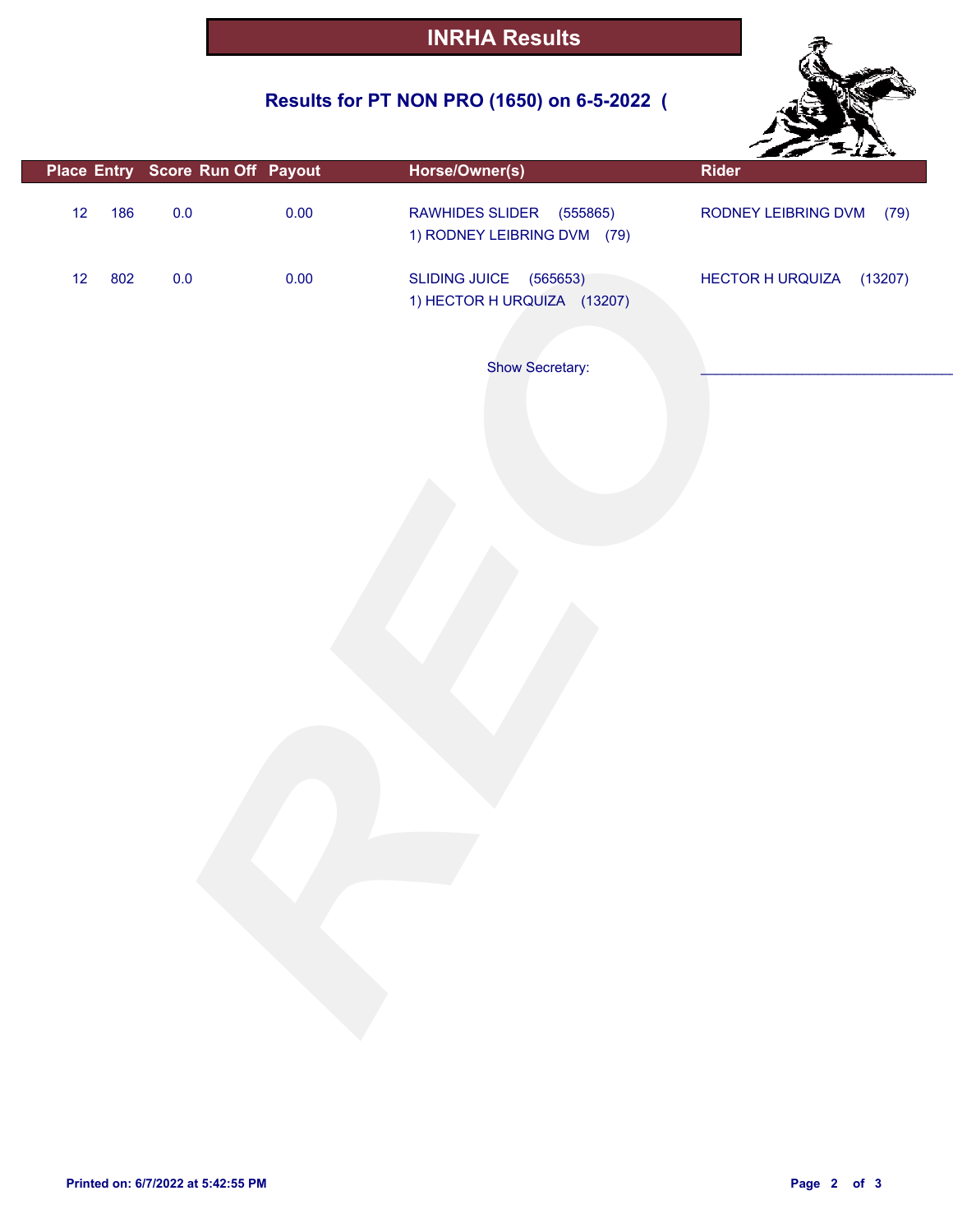### **Results for PT NON PRO (1650) on 6-5-2022 (**



| Place Entry Score Run Off Payout  | Horse/Owner(s)                 | مى م<br><b>Rider</b> |
|-----------------------------------|--------------------------------|----------------------|
|                                   | NRHA PAYBACK CALCULATION SHEET |                      |
|                                   |                                |                      |
|                                   | PT NON PRO (1650) on 6/5/2022  | Pay Schedule A       |
|                                   |                                |                      |
| 10.00                             | <b>Entry Fee</b>               |                      |
| $\mathsf X$<br>16                 | <b>Total Entries</b>           |                      |
| 160.00<br>$\equiv$                | Gross Entry Fees (A)           |                      |
| 70.00<br>$\overline{\phantom{a}}$ | <b>Trophy Cost</b>             |                      |
| 90.00<br>$\equiv$                 | Gross Entry Fees (B)           |                      |
| 4.50<br>$\blacksquare$            | 5% Due to NRHA (C)             |                      |
| 85.50<br>$\equiv$                 | Net Entry Fees (D)             |                      |
| 42.75<br>$\blacksquare$           | Retainage (E)                  |                      |
| 42.75<br>$\equiv$                 | Amount to Purse (F)            |                      |
| 100.00<br>$\ddot{}$               | <b>Added Money</b>             |                      |
| 142.75<br>$\equiv$                | <b>Total Purse</b>             |                      |
|                                   |                                |                      |
|                                   |                                |                      |
|                                   |                                |                      |
|                                   |                                |                      |
|                                   |                                |                      |
|                                   |                                |                      |
|                                   |                                |                      |
|                                   |                                |                      |
|                                   |                                |                      |
|                                   |                                |                      |
|                                   |                                |                      |
|                                   |                                |                      |
|                                   |                                |                      |
|                                   |                                |                      |
|                                   |                                |                      |
|                                   |                                |                      |
|                                   |                                |                      |
|                                   |                                |                      |
|                                   |                                |                      |
|                                   |                                |                      |
|                                   |                                |                      |
|                                   |                                |                      |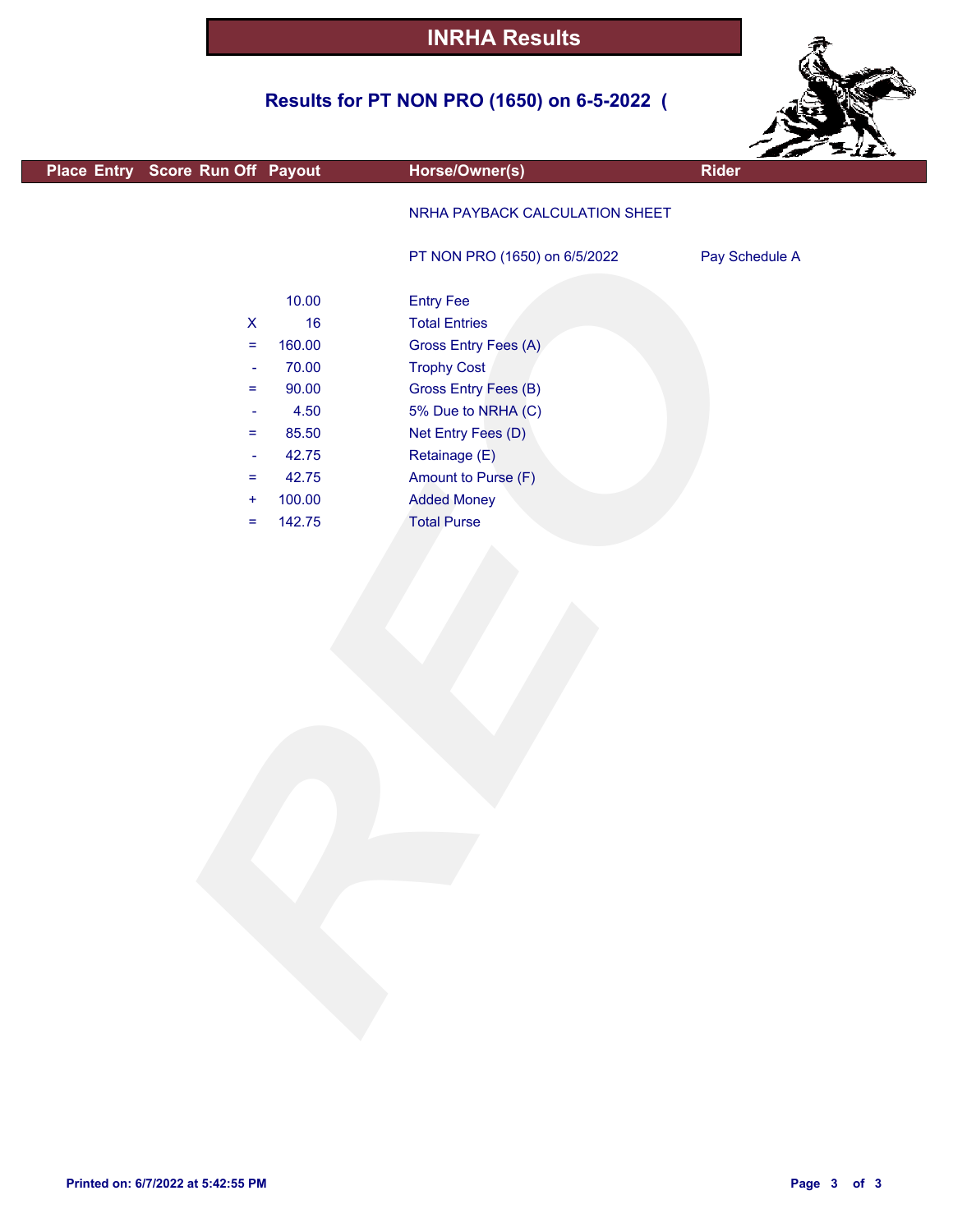### **Results for ROOKIE SHOOT OUT (9010) on 6-5-2022 (**



| 176<br>0.00<br>WHIZ GOOD TO GO<br>140.5<br>142.0<br>(551551)<br>1<br><b>REED J SELNER</b><br>1) LARRY O. MCCOLLOUGH (17177)<br>163<br>140.5<br>141.5<br>0.00<br>SKEETS FORTY FIVE (543203)<br>$\overline{2}$<br>1) SHERRY MEYERS THOMPSON (104913)<br>161<br>140.0<br>0.00<br><b>GUNNATALKTRASH</b><br>3<br>(589480)<br><b>MEGAN J NICOUD</b><br>1) MEGAN J NICOUD<br>(77385)<br>4<br>109<br>139.5<br>0.00<br>LOVEABLE LITTLESPOOK (558382)<br><b>CAMBREY JADE HEDGES</b><br>1) LORI M HEDGES (52672)<br>135.5<br>0.00<br>CHICS NOT RUF (593979)<br>5<br>173<br>ANDREA S AUGLE<br>1) ANDREA S AUGLE (102193)<br>6<br>139<br>134.0<br>0.00<br>SUNSOUT GUNNSOUT (591804)<br><b>DEBRA K EBERWEIN</b><br>1) DEBRA K EBERWEIN (53711)<br>151<br>134.0<br>0.00<br>6<br>DREAMIN OF JULES<br>(573956)<br>HILARY A. KINDRED<br>1) HILARY A. KINDRED (104255)<br>174<br>132.0<br>0.00<br>8<br>SERGEANT FRIDEE (582815)<br><b>DIANE STATON</b><br>1) DIANE STATON (54187)<br>9<br>129.5<br>0.00<br>60<br><b>ELECTRIC FROST BITE</b><br>(568281)<br>ELIZABETH A CANTY<br>1) ELIZABETH A CANTY<br>(83208) |                                  |
|----------------------------------------------------------------------------------------------------------------------------------------------------------------------------------------------------------------------------------------------------------------------------------------------------------------------------------------------------------------------------------------------------------------------------------------------------------------------------------------------------------------------------------------------------------------------------------------------------------------------------------------------------------------------------------------------------------------------------------------------------------------------------------------------------------------------------------------------------------------------------------------------------------------------------------------------------------------------------------------------------------------------------------------------------------------------------------------------|----------------------------------|
|                                                                                                                                                                                                                                                                                                                                                                                                                                                                                                                                                                                                                                                                                                                                                                                                                                                                                                                                                                                                                                                                                              | (101628)                         |
|                                                                                                                                                                                                                                                                                                                                                                                                                                                                                                                                                                                                                                                                                                                                                                                                                                                                                                                                                                                                                                                                                              | OLIVIA CHARLOTTE THOMPSON<br>(1) |
|                                                                                                                                                                                                                                                                                                                                                                                                                                                                                                                                                                                                                                                                                                                                                                                                                                                                                                                                                                                                                                                                                              | (77385)                          |
|                                                                                                                                                                                                                                                                                                                                                                                                                                                                                                                                                                                                                                                                                                                                                                                                                                                                                                                                                                                                                                                                                              | (500733)                         |
|                                                                                                                                                                                                                                                                                                                                                                                                                                                                                                                                                                                                                                                                                                                                                                                                                                                                                                                                                                                                                                                                                              | (102193)                         |
|                                                                                                                                                                                                                                                                                                                                                                                                                                                                                                                                                                                                                                                                                                                                                                                                                                                                                                                                                                                                                                                                                              | (53711)                          |
|                                                                                                                                                                                                                                                                                                                                                                                                                                                                                                                                                                                                                                                                                                                                                                                                                                                                                                                                                                                                                                                                                              | (104255)                         |
|                                                                                                                                                                                                                                                                                                                                                                                                                                                                                                                                                                                                                                                                                                                                                                                                                                                                                                                                                                                                                                                                                              | (54187)                          |
|                                                                                                                                                                                                                                                                                                                                                                                                                                                                                                                                                                                                                                                                                                                                                                                                                                                                                                                                                                                                                                                                                              | (83208)                          |
| 0.00<br>162<br>128.0<br>WRANGLER FOR SYDNEY (561253)<br>SHERRY MEYERS THOMPSON<br>10<br>1) SHERRY MEYERS THOMPSON (104913)                                                                                                                                                                                                                                                                                                                                                                                                                                                                                                                                                                                                                                                                                                                                                                                                                                                                                                                                                                   | (104                             |
| Show Secretary:                                                                                                                                                                                                                                                                                                                                                                                                                                                                                                                                                                                                                                                                                                                                                                                                                                                                                                                                                                                                                                                                              |                                  |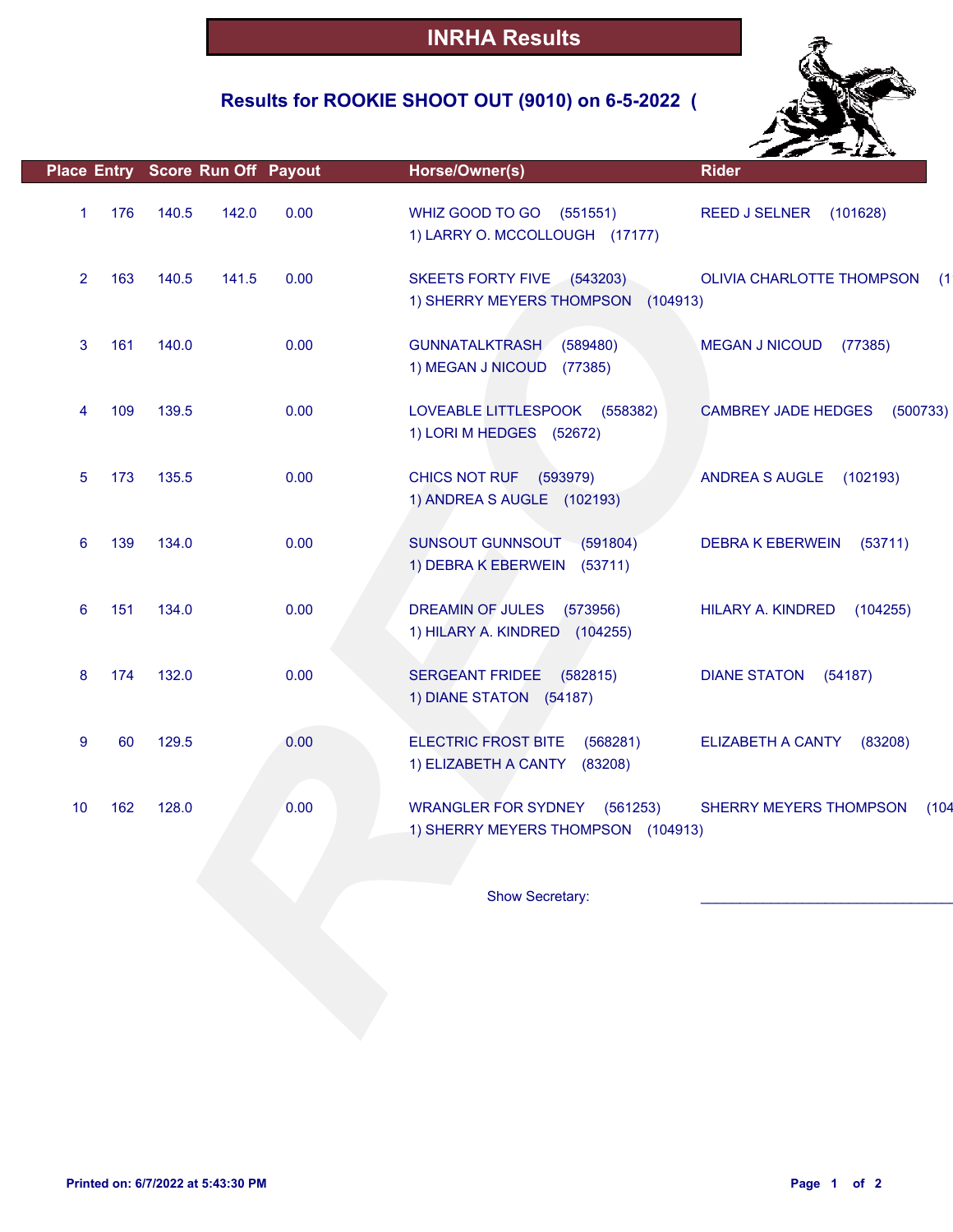### **Results for ROOKIE SHOOT OUT (9010) on 6-5-2022 (**



| Place Entry Score Run Off Payout                                                                                    |                                                              | Horse/Owner(s)                                                                                                                                                              | Rider          |
|---------------------------------------------------------------------------------------------------------------------|--------------------------------------------------------------|-----------------------------------------------------------------------------------------------------------------------------------------------------------------------------|----------------|
|                                                                                                                     |                                                              | NRHA PAYBACK CALCULATION SHEET                                                                                                                                              |                |
|                                                                                                                     |                                                              | ROOKIE SHOOT OUT (9010) on 6/5/2022                                                                                                                                         | Pay Schedule A |
| $\mathsf X$<br>$\equiv$<br>$\rightarrow$<br>$\equiv$<br>$\overline{\phantom{a}}$<br>$=$<br>$\overline{\phantom{a}}$ | 0.00<br>$10$<br>0.00<br>0.00<br>0.00<br>0.00<br>0.00<br>0.00 | <b>Entry Fee</b><br><b>Total Entries</b><br>Gross Entry Fees (A)<br><b>Trophy Cost</b><br>Gross Entry Fees (B)<br>5% Due to NRHA (C)<br>Net Entry Fees (D)<br>Retainage (E) |                |
| $=$<br>÷<br>$=$                                                                                                     | 0.00<br>0.00<br>0.00                                         | Amount to Purse (F)<br><b>Added Money</b><br><b>Total Purse</b>                                                                                                             |                |
|                                                                                                                     |                                                              |                                                                                                                                                                             |                |

П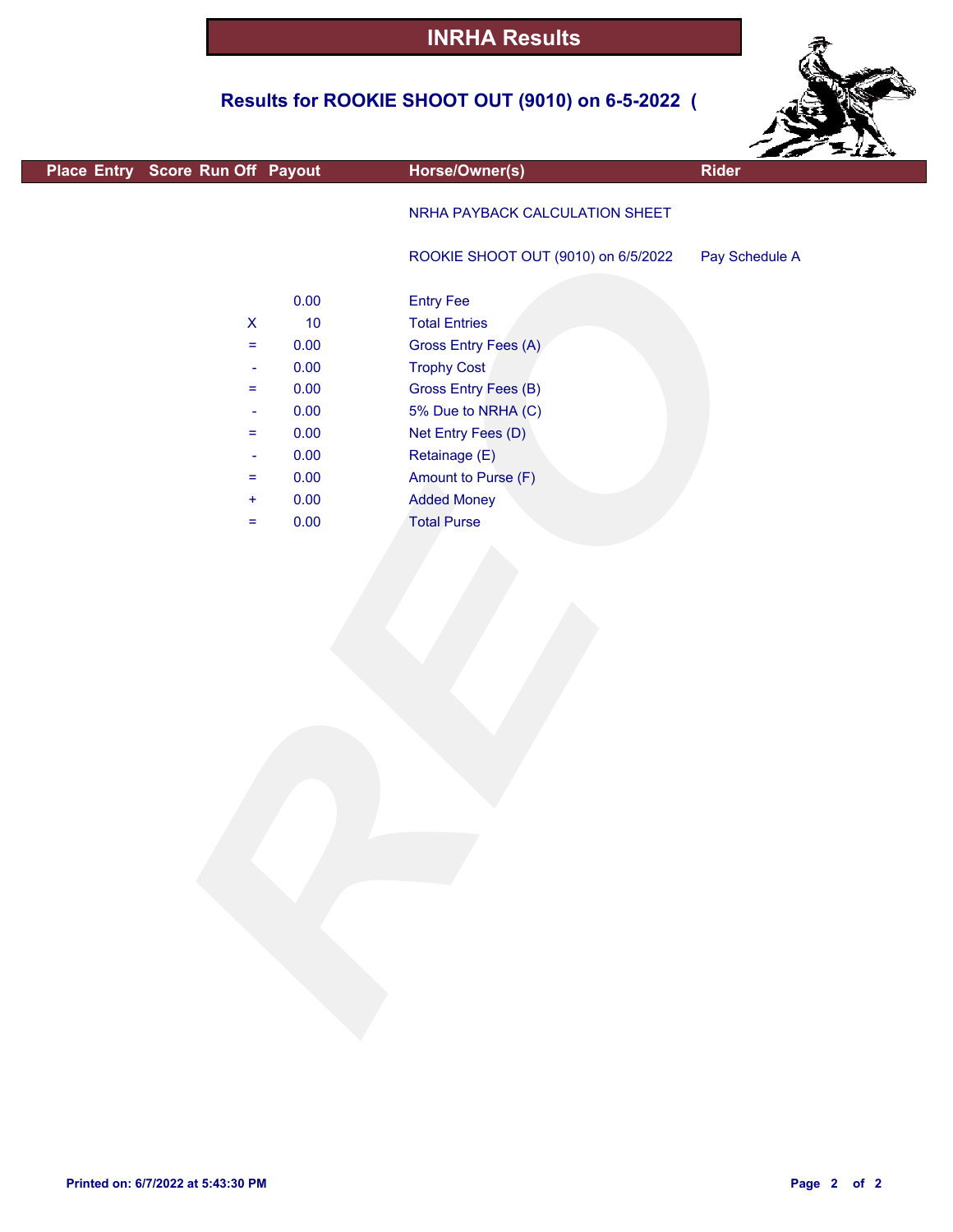### **Results for YTH 13 UNDER (3100) on 6-5-2022 (**



|              |     |         | Place Entry Score Run Off Points | Horse/Owner(s)                                                | <b>Rider</b>                        |
|--------------|-----|---------|----------------------------------|---------------------------------------------------------------|-------------------------------------|
| $\mathbf{1}$ | 124 | 70.0    | 3.00                             | STARTIME N HOLLYWOOD<br>(594147)<br>1) GAIL ANDERSON (46981)  | <b>GRACE KAKALETRIS</b><br>(109204) |
| $\mathbf 2$  | 120 | 58.0    | 2.00                             | <b>SNOWY YUBA</b><br>(608494)<br>1) JOANNA RYAN WALZ (508453) | JOANNA RYAN WALZ<br>(508453)        |
| 3            | 164 | $0.0\,$ | 0.00                             | MCSWAGGER (584657)<br>1) MADDY G MUNACO (500976)              | <b>MADDY G MUNACO</b><br>(500976)   |
|              |     |         |                                  | Show Secretary:                                               |                                     |
|              |     |         |                                  |                                                               |                                     |
|              |     |         |                                  |                                                               |                                     |
|              |     |         |                                  |                                                               |                                     |
|              |     |         |                                  |                                                               |                                     |
|              |     |         |                                  |                                                               |                                     |
|              |     |         |                                  |                                                               |                                     |
|              |     |         |                                  |                                                               |                                     |
|              |     |         |                                  |                                                               |                                     |

П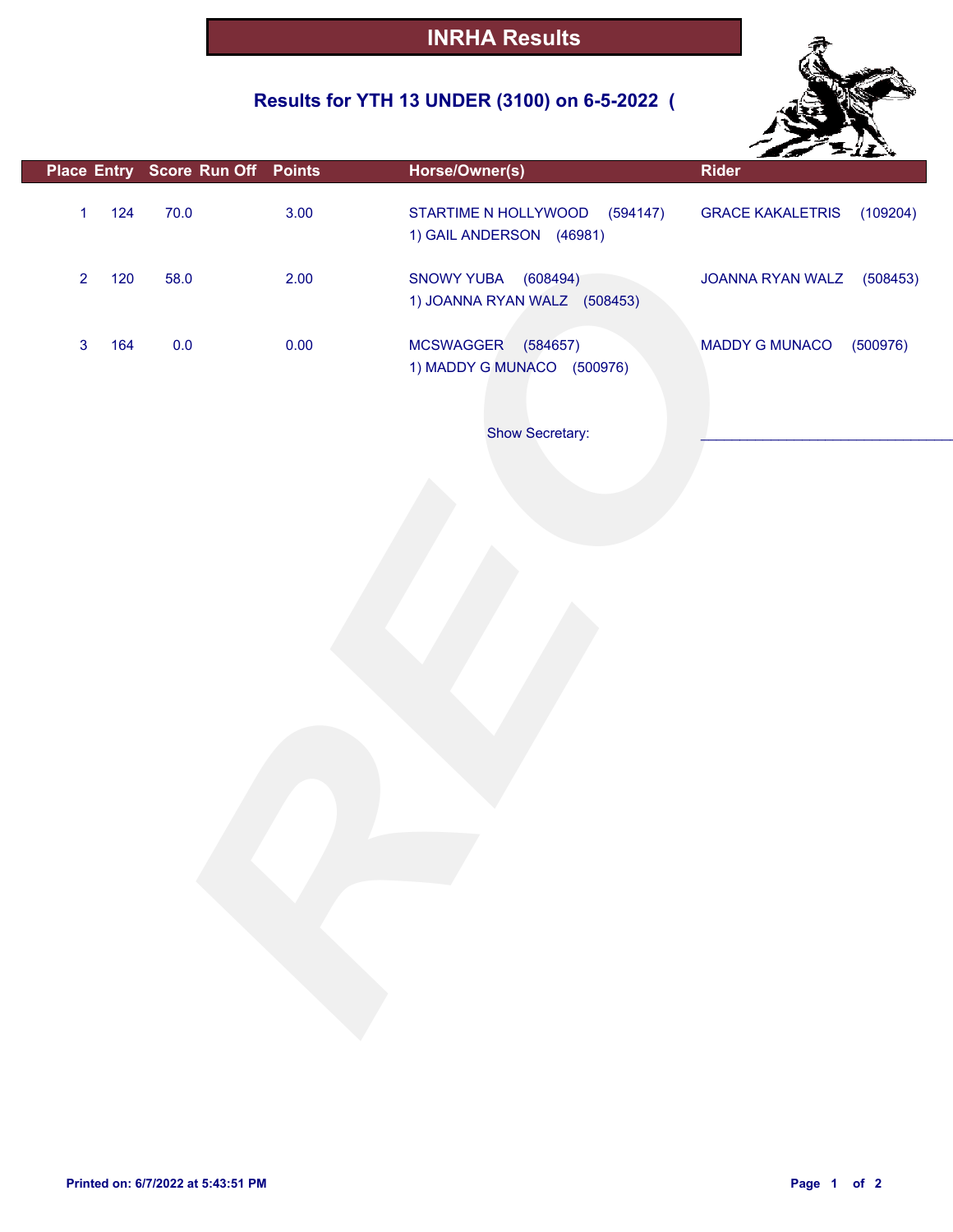### **Results for YTH 13 UNDER (3100) on 6-5-2022 (**



| Place Entry Score Run Off Points |                           |             | Horse/Owner(s)                  | <b>Rider</b>   |
|----------------------------------|---------------------------|-------------|---------------------------------|----------------|
|                                  |                           |             | NRHA PAYBACK CALCULATION SHEET  |                |
|                                  |                           |             | YTH 13 UNDER (3100) on 6/5/2022 | Pay Schedule A |
|                                  |                           | 10.00       | <b>Entry Fee</b>                |                |
|                                  | $\boldsymbol{\mathsf{X}}$ | $\mathbf 3$ | <b>Total Entries</b>            |                |
|                                  | $\equiv$                  | 30.00       | Gross Entry Fees (A)            |                |
|                                  | $\blacksquare$            | 70.00       | <b>Trophy Cost</b>              |                |
|                                  | $\equiv$                  | 0.00        | Gross Entry Fees (B)            |                |
|                                  | $\blacksquare$            | 0.00        | 5% Due to NRHA (C)              |                |
|                                  | $\equiv$                  | 0.00        | Net Entry Fees (D)              |                |
|                                  | $\blacksquare$            | 0.00        | Retainage (E)                   |                |
|                                  | $\equiv$                  | 0.00        | Amount to Purse (F)             |                |
|                                  | $+$                       | 0.00        | <b>Added Money</b>              |                |
|                                  | $\equiv$                  | 0.00        | <b>Total Purse</b>              |                |
|                                  |                           |             |                                 |                |
|                                  |                           |             |                                 |                |

F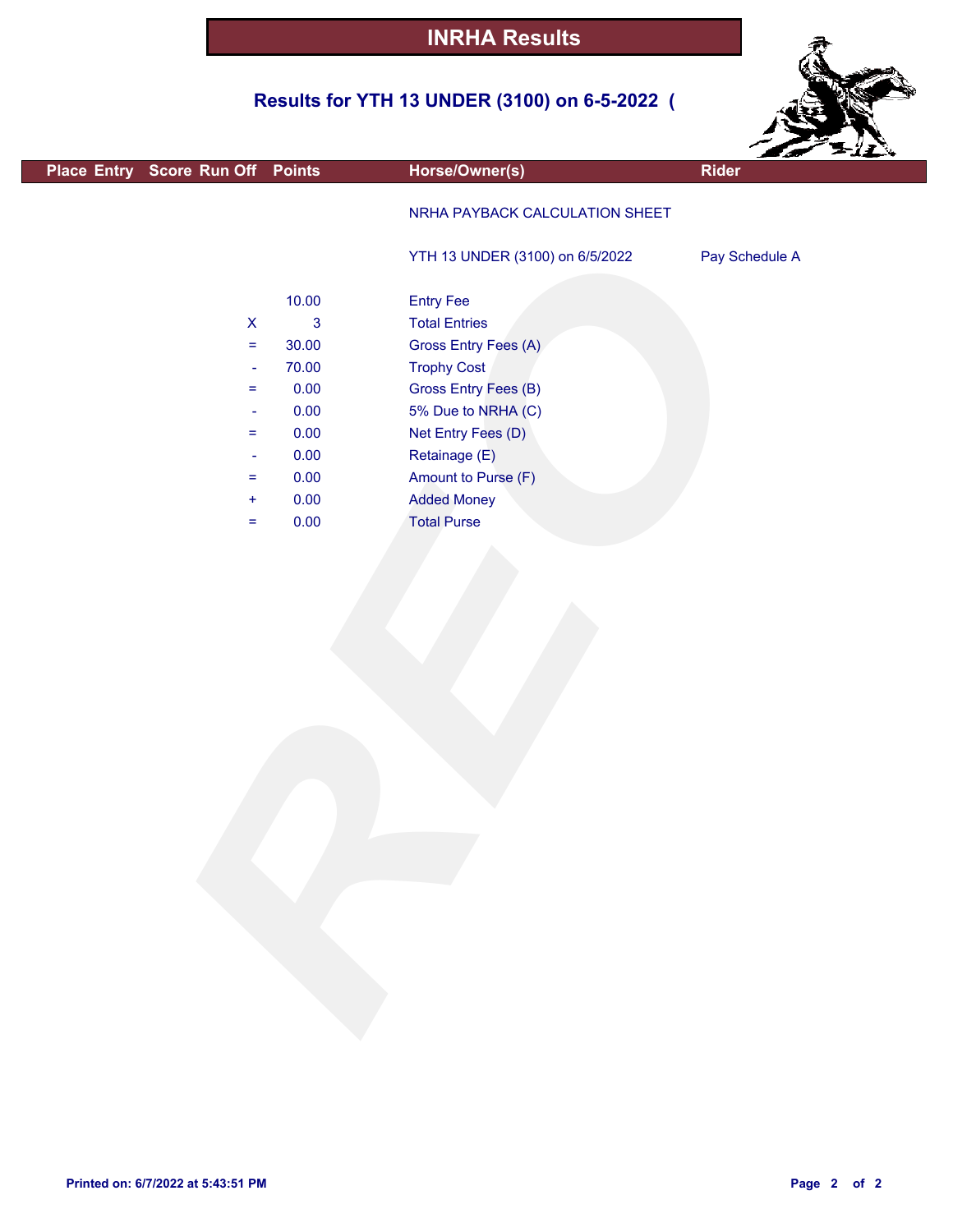### **Results for YTH 14 18 (3200) on 6-5-2022 (**



|                |     | Place Entry Score Run Off Points |      | Horse/Owner(s)                                                        | <b>Rider</b>                           |
|----------------|-----|----------------------------------|------|-----------------------------------------------------------------------|----------------------------------------|
| $\mathbf{1}$   | 175 | 70.5                             | 8.00 | LOVEABLE SPOOK (558121)<br>1) KYRA L NICHOLSON (112235)               | <b>KYRA L NICHOLSON</b><br>(112235)    |
| $\overline{2}$ | 176 | 69.5                             | 7.00 | WHIZ GOOD TO GO (551551)<br>1) LARRY O. MCCOLLOUGH (17177)            | REED J SELNER (101628)                 |
| 3              | 178 | 69.0                             | 6.00 | <b>KR SMART LIL DEVIL</b><br>(561833)<br>1) ALEXANDRIA BROWN (103652) | <b>ALEXANDRIA BROWN</b><br>(103652)    |
| 4              | 134 | 68.5                             | 5.00 | NU CHEX ON ICE<br>(661669)<br>1) ANNA LANDING<br>(507618)             | <b>ANNA LANDING</b><br>(507618)        |
| 5              | 107 | 67.0                             | 4.00 | JUICE ON THE LUICE (564358)<br>1) JOANN JOHNSON DVM (44363)           | <b>MEGAN GARGIULO</b><br>(502937)      |
| 6              | 109 | 0.0                              | 0.00 | LOVEABLE LITTLESPOOK (558382)<br>1) LORI M HEDGES (52672)             | <b>CAMBREY JADE HEDGES</b><br>(500733) |
| 6              | 184 | 0.0                              | 0.00 | <b>LITTLE GALLOTILL</b><br>(567680)<br>1) BRUCE MCDAVITT (57034)      | <b>JOHN MCDAVITT</b><br>(110322)       |
| 6              | 196 | 0.0                              | 0.00 | <b>GENUINE POWERSTROKE</b><br>(544277)<br>1) KYLA NEAL (504639)       | <b>KYLA NEAL</b><br>(504639)           |
|                |     |                                  |      | <b>Show Secretary:</b>                                                |                                        |
|                |     |                                  |      |                                                                       |                                        |
|                |     |                                  |      |                                                                       |                                        |
|                |     |                                  |      |                                                                       |                                        |
|                |     |                                  |      |                                                                       |                                        |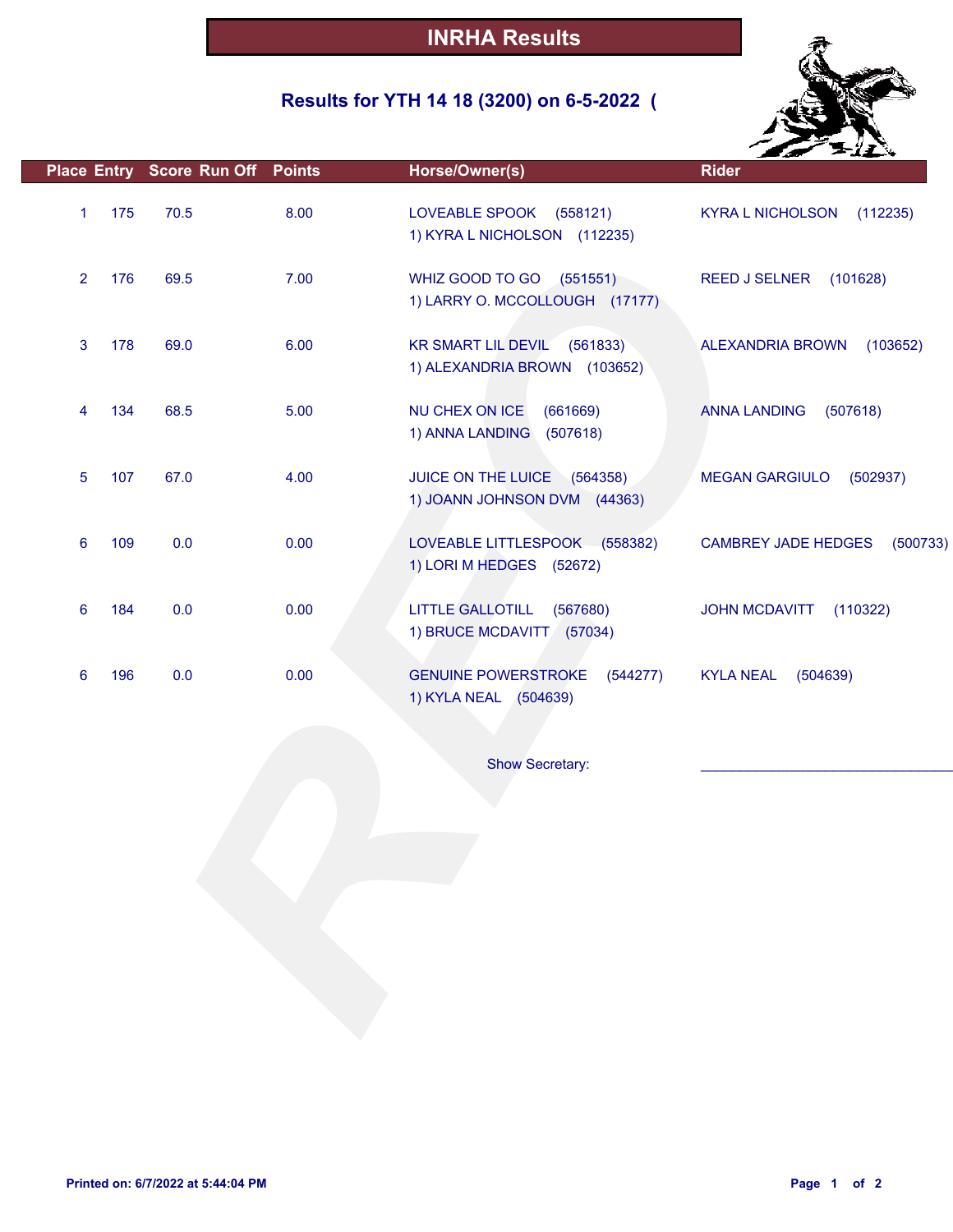### **Results for YTH 14 18 (3200) on 6-5-2022 (**



|                                  |         |                                | $\mathcal{L}$ $\mathcal{L}$ |
|----------------------------------|---------|--------------------------------|-----------------------------|
| Place Entry Score Run Off Points |         | Horse/Owner(s)                 | <b>Rider</b>                |
|                                  |         | NRHA PAYBACK CALCULATION SHEET |                             |
|                                  |         | YTH 14 18 (3200) on 6/5/2022   | Pay Schedule A              |
|                                  | 10.00   | <b>Entry Fee</b>               |                             |
| $\boldsymbol{\mathsf{X}}$        | $\bf 8$ | <b>Total Entries</b>           |                             |
| $\equiv$                         | 80.00   | Gross Entry Fees (A)           |                             |
| $\blacksquare$                   | 70.00   | <b>Trophy Cost</b>             |                             |
| $\equiv$                         | 10.00   | Gross Entry Fees (B)           |                             |
| $\overline{\phantom{a}}$         | 0.00    | 5% Due to NRHA (C)             |                             |
| $\equiv$                         | 10.00   | Net Entry Fees (D)             |                             |
| $\blacksquare$                   | 10.00   | Retainage (E)                  |                             |
| $\equiv$                         | 0.00    | Amount to Purse (F)            |                             |
| $\ddot{}$                        | 0.00    | <b>Added Money</b>             |                             |
| $\equiv$                         | 0.00    | <b>Total Purse</b>             |                             |
|                                  |         |                                |                             |
|                                  |         |                                |                             |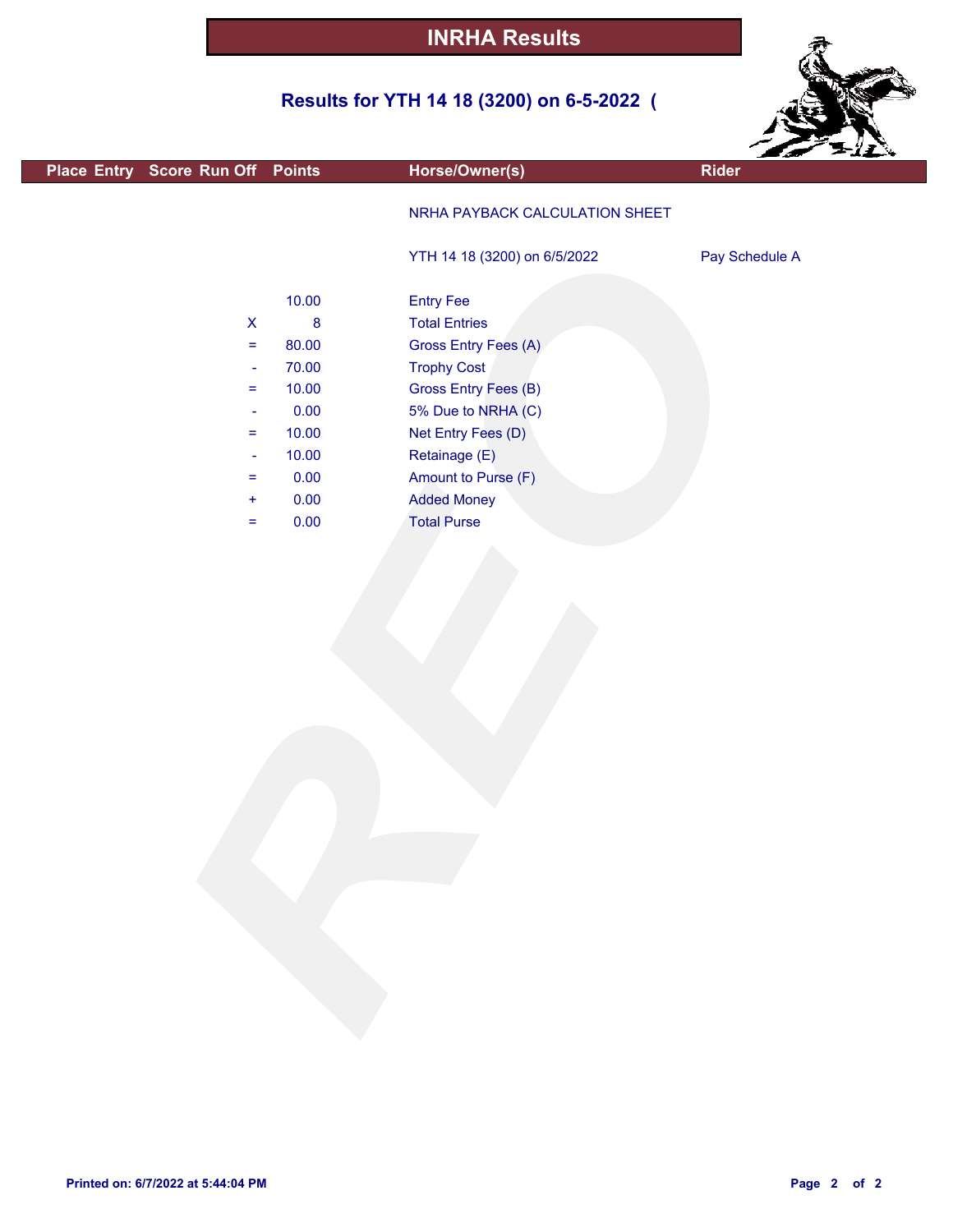### **Results for YTH SS (3500) on 6-5-2022 (**



|                       |      | Place Entry Score Run Off Points | Horse/Owner(s)                                            | Rider                     |  |
|-----------------------|------|----------------------------------|-----------------------------------------------------------|---------------------------|--|
| $124$<br>$\mathbf{1}$ | 65.5 | $1.00$                           | STARTIME N HOLLYWOOD (594147)<br>1) GAIL ANDERSON (46981) | GRACE KAKALETRIS (109204) |  |
|                       |      |                                  | Show Secretary:                                           |                           |  |
|                       |      |                                  |                                                           |                           |  |
|                       |      |                                  |                                                           |                           |  |
|                       |      |                                  |                                                           |                           |  |